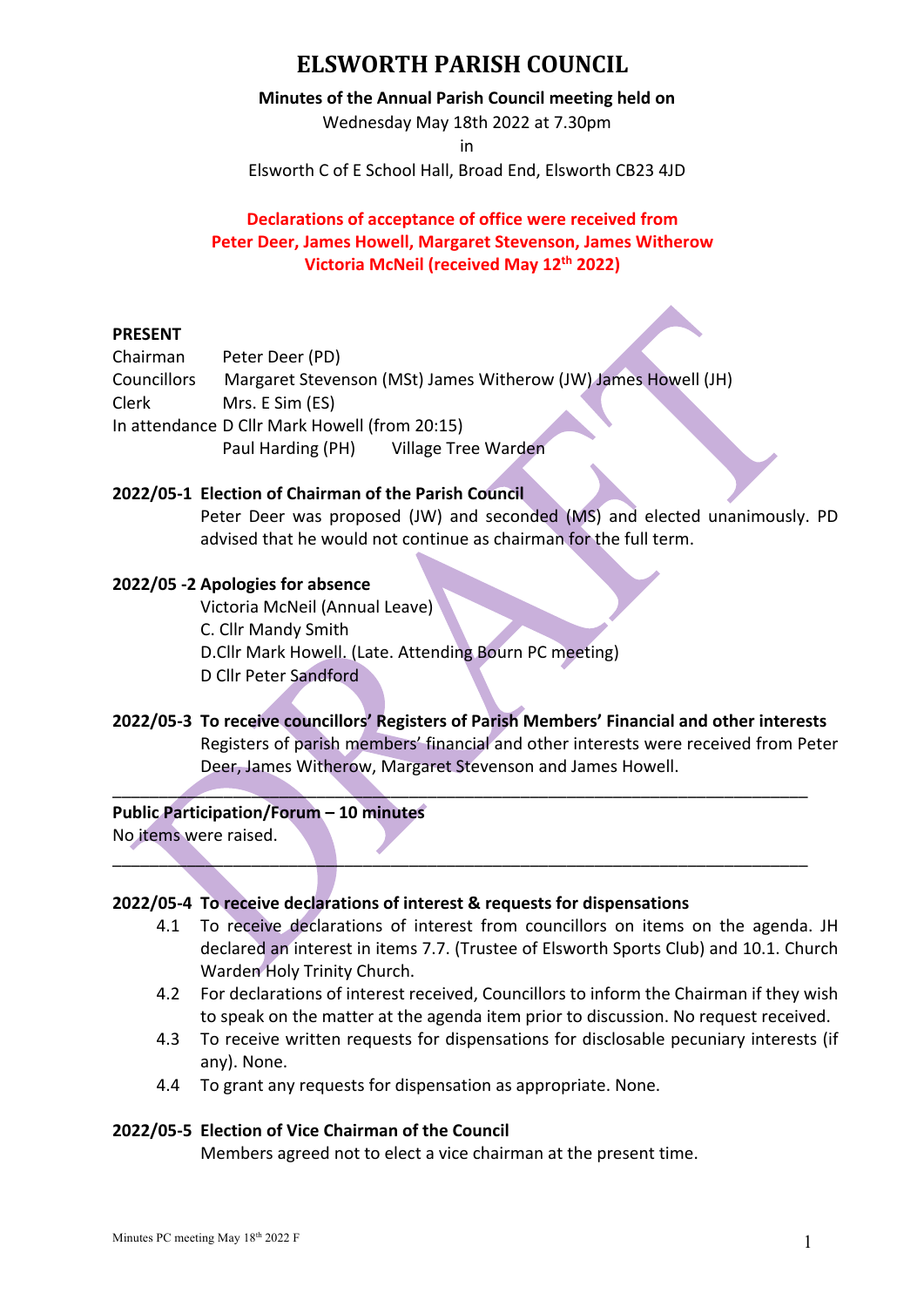**2022/05-6 To sign & approve the Minutes of the Council meetings dated 16th March 2022**  It was proposed (JW, seconded MS) and unanimously *approved* that the Chairman sign the Minutes with no amendments.

### **2022/05-7 Finance**

- 7.1. To approve and sign the Council's Annual governance statement 2021/2022 It was proposed (JW, seconded MS) and unanimously *approved* that the Chairman sign the council's Annual Governance statement 2021/2022.
- 7.2. To approve and sign the Council's Accounting statement and Certificate of Exemption for the year ending March 31st, 2022 It was proposed (JW, seconded MS) and unanimously *approved* that the Chairman sign the. Council's Accounting statement and Certificate of Exemption for the year ending March 31st, 2022
- 7.3. To note the Annual Internal Audit report 2021/22. Noted.
- 7.4. To approve payment of accounts. The following payments were approved unanimously (prop JW Sec MS)

| 1 April 22 | MRS E SIM March 2022 remuneration                          | £601     |
|------------|------------------------------------------------------------|----------|
| 4 April 22 | PENDRILL PUB/TIONS March ET                                | £75.     |
| 5 April 22 | NGF PLAY LTD Play area equipment deposit                   | £12,329. |
| 5 April 22 | <b>GM SHARP LANDSCAPE Steps Fardell's Lane</b>             | £540.    |
|            | 6 April 22   BLACKCOUNTRYMETAL Tree Guard                  | £159.    |
|            | 13 April 21 PAUL HARDING reimbursement for Queen's Platinu | £65.     |
|            | Jubilee Tree for Elsworth School                           |          |
|            | 19 April 22 HP Computer print                              | £11.     |
|            | 19 April 21 HUWSGRAYRIDGEONS Fardell's Lane                | £84.     |
|            | 19 April 21 BT GROUP PLC Telephone and internet            | £162.    |
|            | 20 April 21 ANDREW POPE Delivery Elsworth Times            | £30.     |
|            | 26 April 22 MR NEIL M KENNY Verge cut 1                    | £400.    |
|            | 3 May 22   MRS E SIM April Remuneration                    | £601     |
|            | 16 May 22 HP Printer ink & copies                          | £4.      |
|            | 16 May 22 MR NEIL M KENNY Verge cut 2                      | £400.    |
|            | 16 May 22 MR NEIL M KENNY General village maintenan        | £448.    |
|            | 15.03.22 - 10.05.22                                        |          |
|            | 17 May 22 MRS E SIM Postage and Mileage expenses 13.04.22  | 24.15    |
|            | 17.05.22                                                   |          |

#### 7.5. Notice of receipts received

|             | 01.05.2022   Interest Santander Business reserve Account | 1.48 |
|-------------|----------------------------------------------------------|------|
|             | 29 April 22   29APR GRS 08190046                         | 1.15 |
|             | 20 April 22   22834729 Interest                          | 0.06 |
|             | 20 April 22   17603900 Interest                          | 0.01 |
| 20 April 22 | 18896057 Interest                                        | 0.01 |
| 4.April 22  | Interest Santander Business reserve Account              | 0.18 |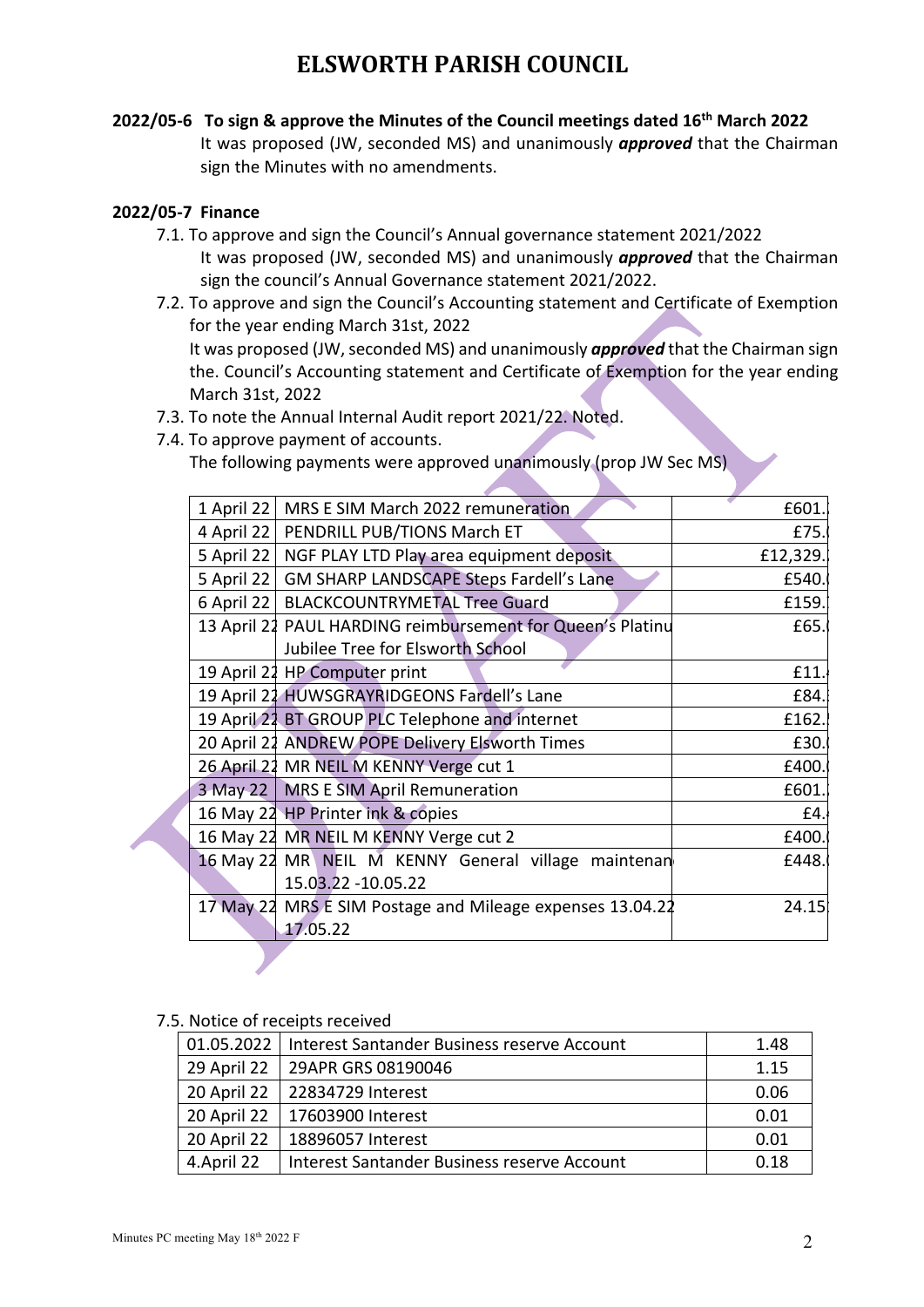| 31 Mar 22 31MAR GRS 08190046                                 |           |
|--------------------------------------------------------------|-----------|
| 21 April 22   SOUTH CAMBRIDGESHIRE DC Precept 1st Instalment | 12,000.00 |

7.6. To consider an application from P Solon for reimbursement of £171.20 Insurance policy cost for 2022 for Voluntary Litter Picking Group.

Members *Agreed* to reimburse the insurance costs for the year 2022.

7.7. Elsworth Sports Club request for financial assistance. To receive an update from the sports club on their need for the finance.

Councillors noted the report on grass cutting costs by PH and Sports Club accounts for the last three years. PH reported that the Sports Club had considered the cost of employing a contractor to cut the grass and had considered the costs too high. A reconditioned mower had been purchased instead. The Sports Club requested that the PC consider changing the previous offer of £650 towards the pavilion cleaning costs to grass cutting costs and increasing the amount. Members recognised that the playing field was used for more than just Sports Club activities and agreed to consider funding a donation/grant to the Sports Club as a contribution toward the costs of for grass cutting of up to £1,500 for the coming year, to be reviewed at the end of the year. This would be conditional on:

- The inclusion of regular cutting of the children's play area
- The use of the pavilion free of charge for parish council meetings

PH agreed to take this proposal to the Sports Club Committee.

# **2022/05-8 Appointments for 2022-2023**

- Parish Tree Warden Paul Harding
- Fardell's Lane Volunteer Warden Louise Hanzi
- PC representatives for
	- The Village Community Flood Group Philip Sleightholm, James Witherow, Peter West
	- Elsworth Sports Club Committee Rob Askham
	- A Broadband Champion for the village James Howell

It was noted that David Pope had agreed to continue to represent the PC along with PD for the East West Rail consultations. Other meetings on engagement matters come up often and the PC would deal with allocation of representatives as these arise. MS agreed to represent the PC on future consultations/presentations about the new A428 proposals.

# **2022/05-9 Reports and updates**

- 9.1 Cambridgeshire County Councillor. Cllr Smith was absent.
- 9.2. South Cambridgeshire District Councillor.

Cllr Howell was congratulated on his re-election. Cllr Howell reported that the company Ermine Street Housing set up by SCDC was progressing well and bringing in a good income for the DC general funds, which helped reduce the precept. Houses purchased with a loan from the council were rented at market rates. They were owned by the DC but were not council houses.

Cllr Howell paid tribute to Cllr Nick Wright who retired following eighteen years' service as District Councillor.

Cllr Howell advised the PC that BT would not be maintaining copper wiring after 2026.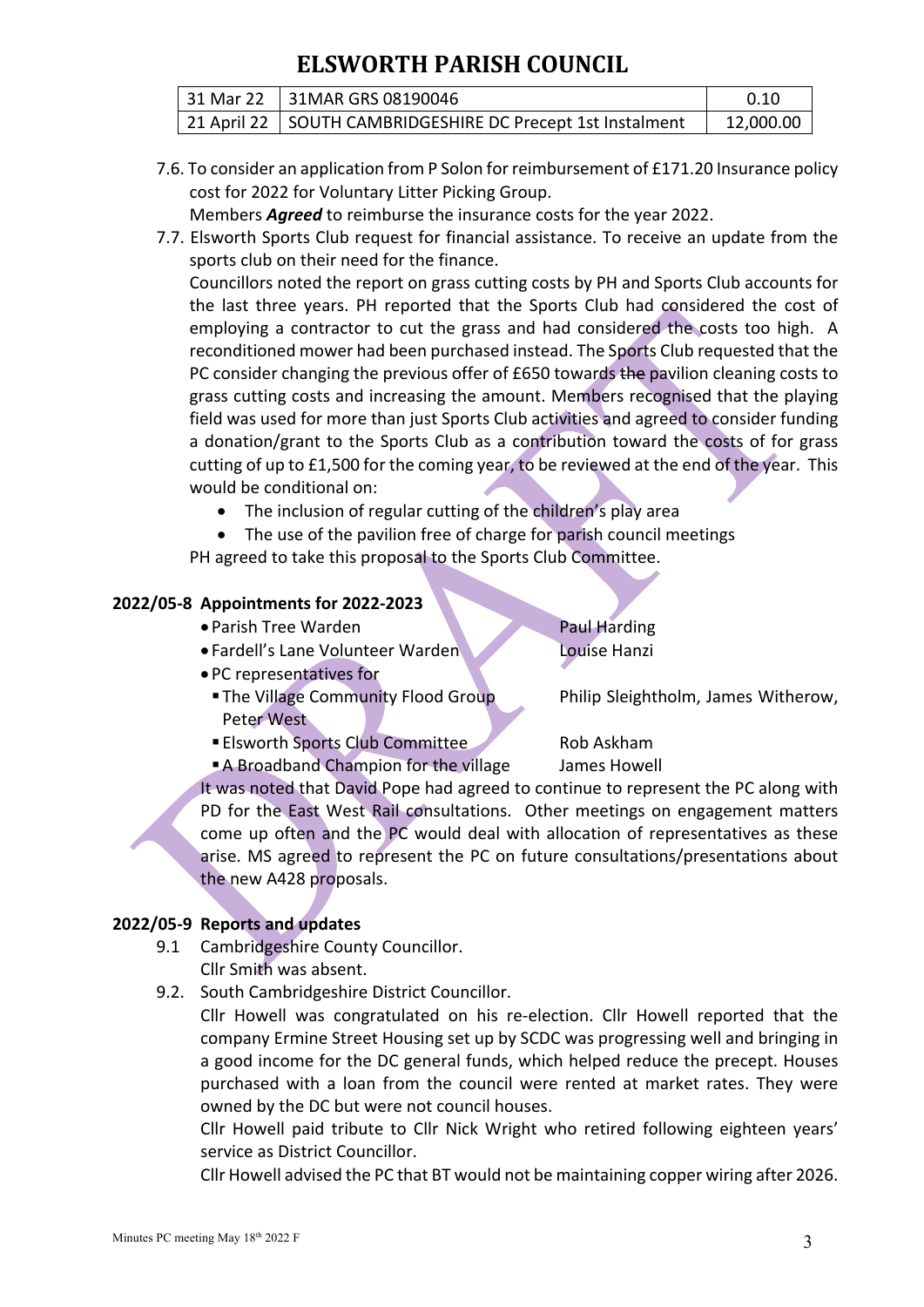PD reported that in email correspondence with the new District Councillor, Peter Sandford had confirmed that, should EWR come to pass, in his view it would make sense to build the rail station for Cambourne top the south of the town.

### 9.3. Clerk's Update.

- 1. Additional Planning Applications determined by Greater Cambridge partnership
- 21/04671/CONDA Barn At Browns Farm Boxworth Road Elsworth Cambridgeshire CB23 4JQ Discharge Condition in Full

• 22/00571/HFUL 7 Church Lane Elsworth Cambridgeshire CB23 4HU Granted Permission

• 22/0407/TTCA 41 Brook Street Elsworth Cambridge Cambridgeshire CB23 4HX Have No Objection To

2. Request for funding from Elsworth Preschool

The preschool wished to make an application to the Parish Council for funding to support various upgrades and improvements to the Pre-School-

1. To refurbish the interior with replacement furniture and equipment, much of which today is old/tired/broken etc. They have a target of circa. £1500 to raise for this based on a costed list of items.

2. To refurbish and upgrade the exterior, to include new safety surfacing, planting and learning and play equipment. This is a bigger endeavour, and they have a target of somewhere between £5k - £7.5k.

Recognising that 2) will take longer to raise funds for and will be quite disruptive in terms of contractors etc. the work would take place over the summer whilst the pre-school is closed. They are therefore focussing on 1) for the time being.

The Trustees wish to apply to the PC for support for the first project and recognise that financial aid would be based on the % of children who are at the Pre-school who are living in the village, currently this is circa 50%. The Preschool is therefore hoping to apply to the PC for funding of £750.

Members agreed that they were prepared to consider offering some funding but required more specific details of the proposals, the numbers of school children and the costings.

### 3. Cooption

The PC has five elected members after the ballot on May 5<sup>th</sup>. There are therefore four vacancies on the council as Elsworth PC is entitled to have up to nine members. Advice had been received from the SCDC Electoral Services Officer that where elections are uncontested vacant seats can be filled by co-option without the need to advertise.

Three residents had expressed an interest in co-option and it was agreed that they be asked to provide information about themselves for circulation to councillors with a view to their co-option at the next meeting; before then the Chair would give them an update about PC business.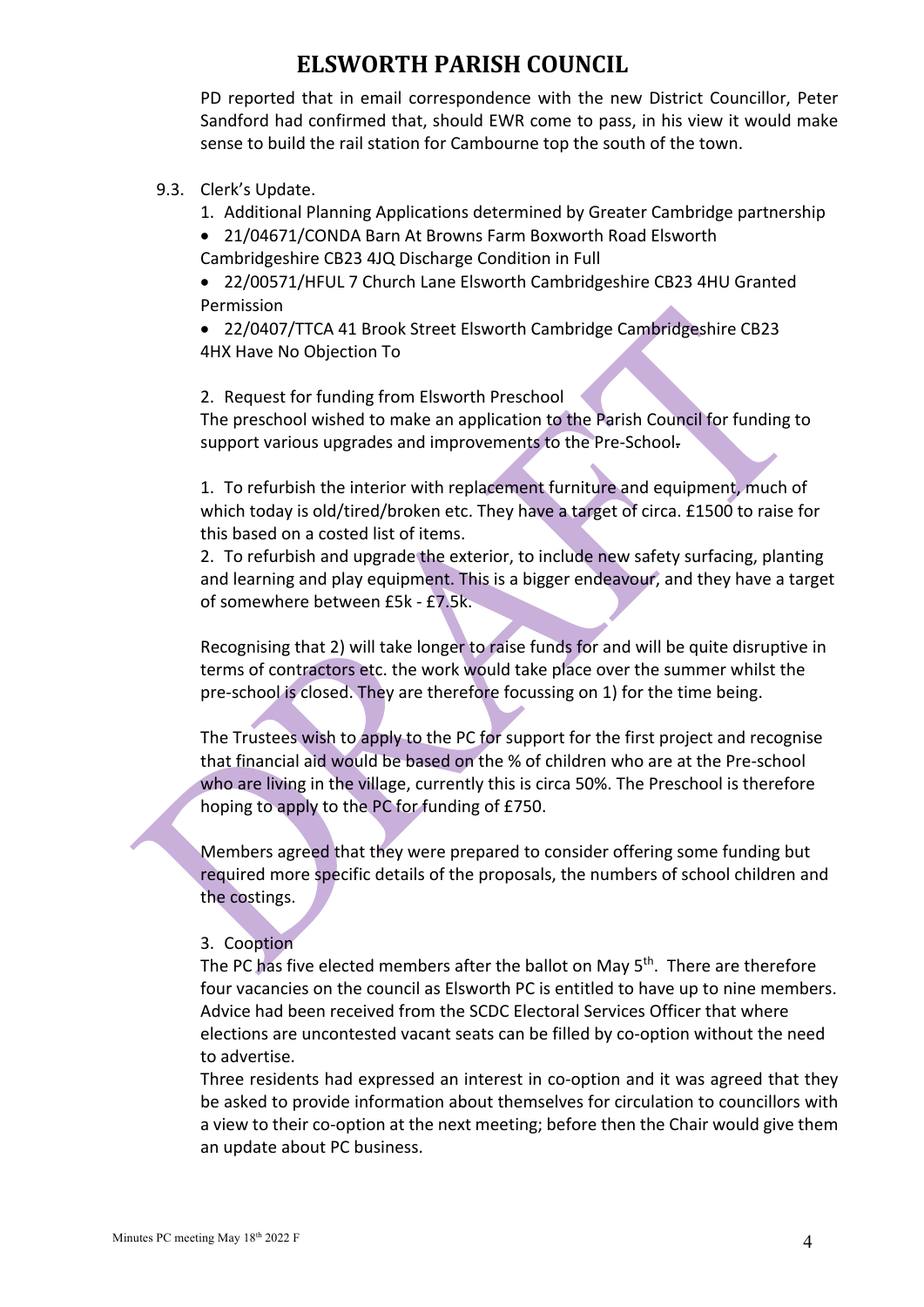### 9.4. Play Area

MS reported that works to remove the old equipment had progressed well. It was now critical to ascertain a specific date for the installation of the new equipment.

- 9.5. Her Majesty's Platinum Jubilee celebrations
	- MS reported that a meeting was to be held on Friday 20<sup>th</sup> May to finalise arrangements for the celebrations. Of the £252 grant from the DC community chest fund for the school's Jubilee project a little over £100 remained unspent. Top soil would be ordered to be placed in Fardell's Lane Reserve to enable the transplantation of wildflowers being nurtured in the school. JH was organising drinks refreshments, the PC would be invoiced for these costs prior to delivery.
- 9.6. Community Flood Group. No report was received.

### **2022/05-10 Correspondence and procedure**

- 10.1. To consider what action might be taken in relation to the letters of 17 March and 25 April addressed to all Parish Cllrs. by Rev N di Castiglione. As questions raised by the PC had yet to be fully addressed, members agreed to invite Rev Di Castigione to an early meeting of the Parish Council. JH's interest in this matter was noted but, as the content of the letters was not to be discussed, he remained in the meeting.
- 10.2. CCC Transport Strategy Stakeholder Engagement Survey 2022. To formulate a response to the survey*. Ref: email from: Transport Plan <Transport.Plan@cambridgeshire.gov.uk> Date: Monday, 9 May 2022 at 15:39* Members agreed that the PC should formulate a response and VM would be asked to deal with this matter.

# **2022/5-11 Planning**

# 11.1. **Planning Applications considered**.

- 22/00534/HFUL 8 Spigot Lane. PC comments neither objecting to or supporting the Planning Application. Comments related to construction works and access to the proposed site
- 22/0400/TTPO 8 the Causeway. PC recommendation: Support
- 22/0407/TTCA 41 Brook Street *PC recommendation: Support removal and replacement with a new variety of tree. (note – Decision received from DC 18.05.22. No objection.*

# 11.2. **Notification of Planning Applications - For Information only**

- 21/04671/CONDA Barn At Browns Farm Boxworth Road Elsworth Cambridgeshire Submission of details required by condition 9 (Contamination) of prior approval application 21/04671/PRIOR
- 20/04791/CONDA Land to The South Of 29 Brook Street Elsworth Proposal: Submission of details required by conditions 6 (Foul Water Drainage), 7 (Flood Resilience), 11 (Tree Protection), 12 (Traffic Management), 13 (Biodiversity Enhancements), 14 (Breeding Birds), 16 (Windows), 25 (Energy Statement), 26 (Landscaping Plan) and 31 (Boundary Treatments) of permission 20/04791/FUL
- 21/05155/FUL 54 Boxworth Road Elsworth Cambridgeshire. Non-material amendment on to roof over openings rather than replace with roof lights. 21/05155/NMA1